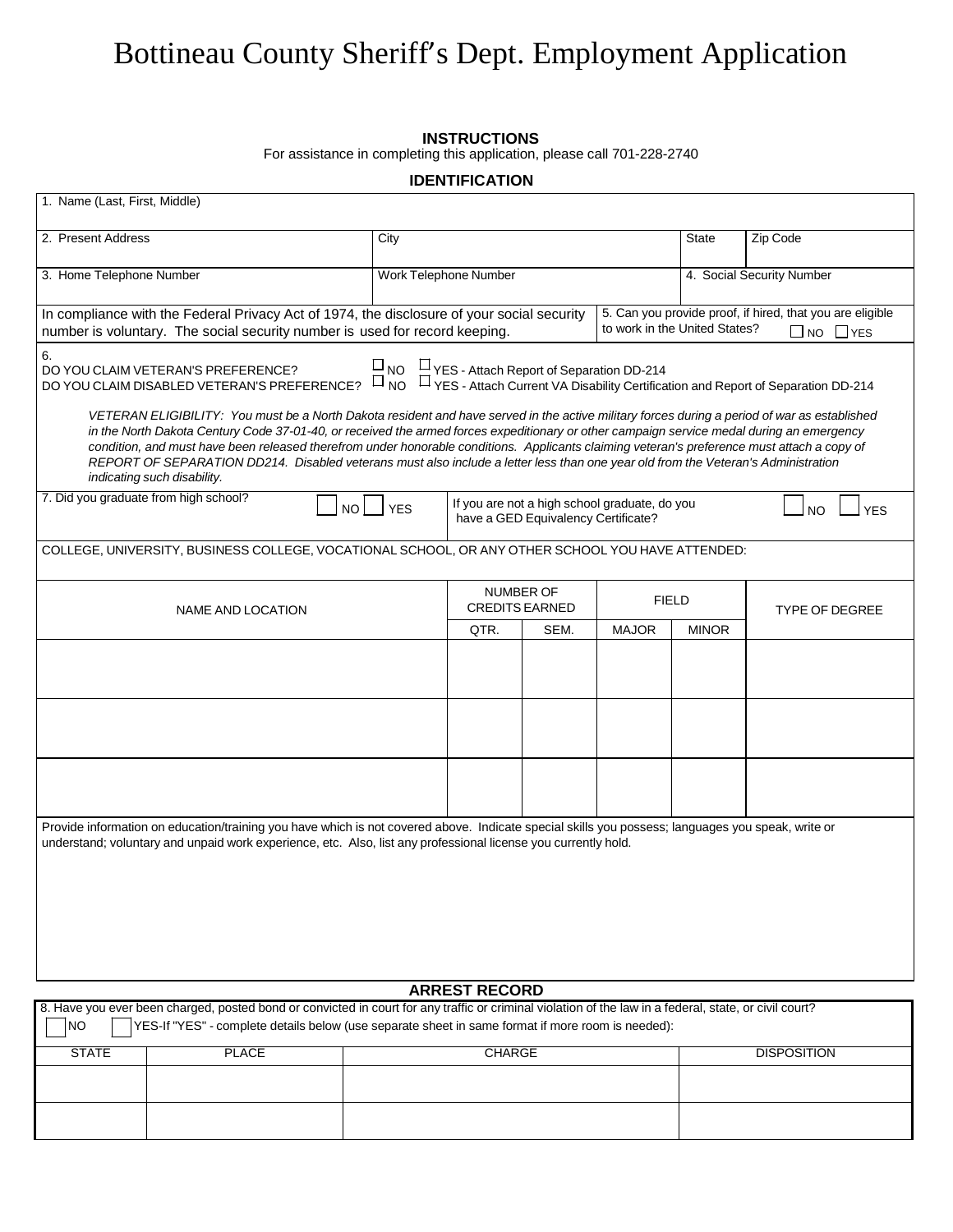9. YOUR EMPLOYMENT HISTORY: Be specific. This information may be used to determine if your application will be accepted. Start with your present or most recent job. Include armed forces service and any self-employment. Indicate any change of job title under the same employer as a separate position. If you need additional space, attach separate sheets using this same format.

| Your Employer                        |                              | Your duties, responsibilities, size of operation, supervision, etc.        |
|--------------------------------------|------------------------------|----------------------------------------------------------------------------|
| Kind of Business                     |                              |                                                                            |
| City                                 | State                        |                                                                            |
| Your Title                           |                              |                                                                            |
| Name of Your Immediate Supervisor    | Supervisor's Tel. No.        |                                                                            |
| $\Box$ Full Time<br>$\Box$ Part Time | Hours Worked Per Week        |                                                                            |
| FROM (Month and Year)                | TO (Month and Year)          | REASON FOR LEAVING                                                         |
| <b>Beginning Monthly Salary</b>      | <b>Ending Monthly Salary</b> | MAY WE CONTACT YOUR CURRENT EMPLOYER FOR A REFERENCE? $\Box$ YES $\Box$ NO |
| Your Employer                        |                              | Your duties, responsibilities, size of operation, supervision, etc.        |
| Kind of Business                     |                              |                                                                            |
| City                                 | <b>State</b>                 |                                                                            |
| Your Title                           |                              |                                                                            |
| Name of Your Immediate Supervisor    | Supervisor's Tel. No.        |                                                                            |
| $\Box$ Full Time<br>$\Box$ Part Time | Hours Worked Per Week        |                                                                            |
| FROM (Month and Year)                | TO (Month and Year)          | REASON FOR LEAVING                                                         |
| <b>Beginning Monthly Salary</b>      | <b>Ending Monthly Salary</b> | MAY WE CONTACT YOUR CURRENT EMPLOYER FOR A REFERENCE? $\Box$ YES $\Box$ NO |
| Your Employer                        |                              | Your duties, responsibilities, size of operation, supervision, etc.        |
| Kind of Business                     |                              |                                                                            |
| City                                 | State                        |                                                                            |
| Your Title                           |                              |                                                                            |
| Name of Your Immediate Supervisor    | Supervisor's Tel. No.        |                                                                            |
| $\Box$ Full Time<br>$\Box$ Part Time | Hours Worked Per Week        |                                                                            |
| FROM (Month and Year)                | TO (Month and Year)          | REASON FOR LEAVING                                                         |
| <b>Beginning Monthly Salary</b>      | <b>Ending Monthly Salary</b> | MAY WE CONTACT YOUR CURRENT EMPLOYER FOR A REFERENCE? $\Box$ YES $\Box$ NO |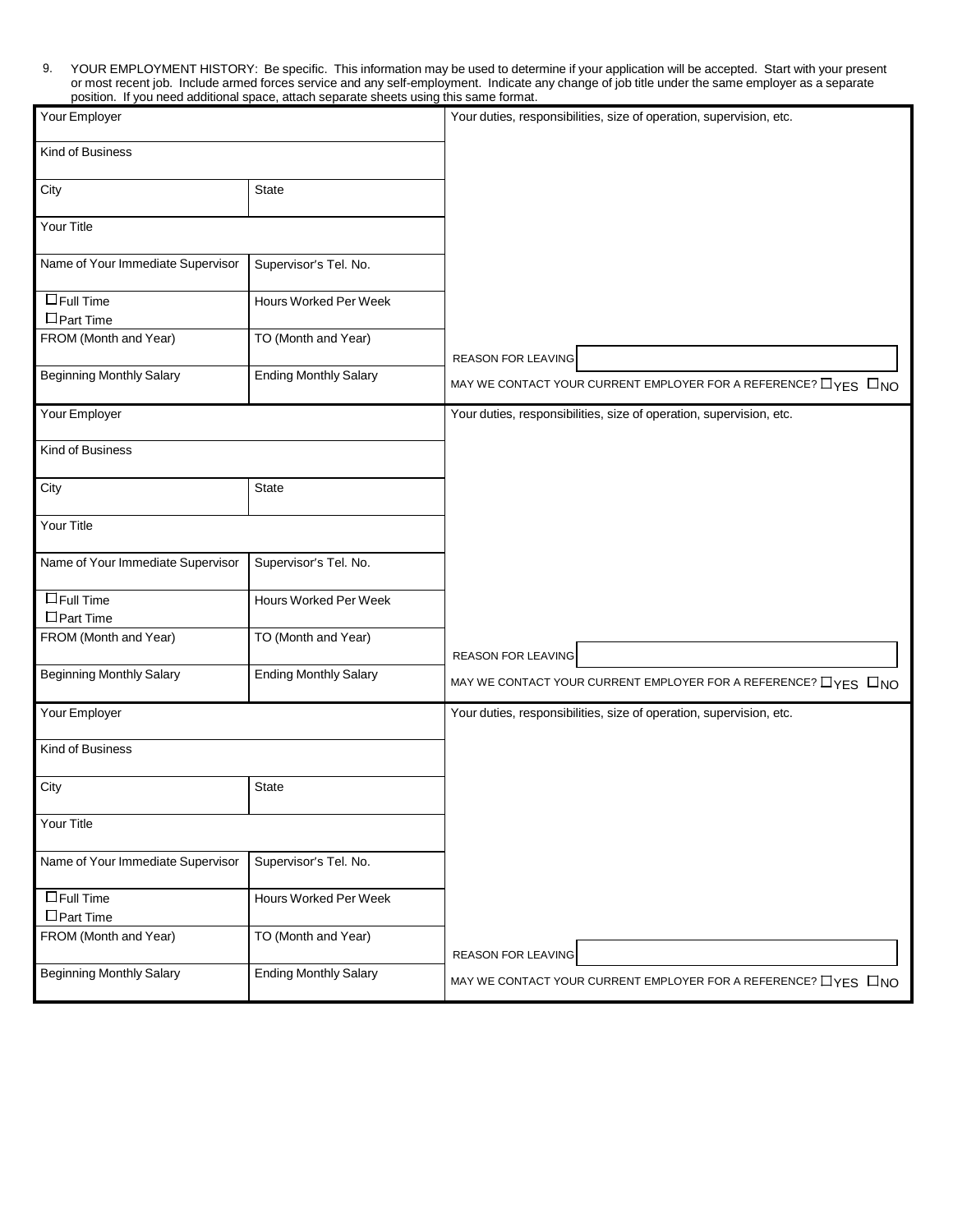| Your Employer                                                                                                                               |                              |                           |        | Your duties, responsibilities, size of operation, supervision, etc. |                  |
|---------------------------------------------------------------------------------------------------------------------------------------------|------------------------------|---------------------------|--------|---------------------------------------------------------------------|------------------|
| Kind of Business                                                                                                                            |                              |                           |        |                                                                     |                  |
| City                                                                                                                                        | <b>State</b>                 |                           |        |                                                                     |                  |
| Your Title                                                                                                                                  |                              |                           |        |                                                                     |                  |
| Name of Your Immediate Supervisor                                                                                                           | Supervisor's Tel. No.        |                           |        |                                                                     |                  |
| $\Box$ Full Time<br>$\Box$ Part Time                                                                                                        | Hours Worked Per Week        |                           |        |                                                                     |                  |
| FROM (Month and Year)                                                                                                                       | TO (Month and Year)          | REASON FOR LEAVING        |        |                                                                     |                  |
| <b>Beginning Monthly Salary</b>                                                                                                             | <b>Ending Monthly Salary</b> |                           |        | MAY WE CONTACT YOUR CURRENT EMPLOYER FOR A REFERENCE? TYES TNO      |                  |
| Your Employer                                                                                                                               |                              |                           |        | Your duties, responsibilities, size of operation, supervision, etc. |                  |
| Kind of Business                                                                                                                            |                              |                           |        |                                                                     |                  |
| City                                                                                                                                        | <b>State</b>                 |                           |        |                                                                     |                  |
| Your Title                                                                                                                                  |                              |                           |        |                                                                     |                  |
| Name of Your Immediate Supervisor                                                                                                           | Supervisor's Tel. No.        |                           |        |                                                                     |                  |
| $\Box$ Full Time<br>$\Box$ Part Time                                                                                                        | Hours Worked Per Week        |                           |        |                                                                     |                  |
| FROM (Month and Year)                                                                                                                       | TO (Month and Year)          | REASON FOR LEAVING        |        |                                                                     |                  |
| <b>Beginning Monthly Salary</b>                                                                                                             | <b>Ending Monthly Salary</b> |                           |        | MAY WE CONTACT YOUR CURRENT EMPLOYER FOR A REFERENCE? TYES TINO     |                  |
| 10. Do you hold a valid North Dakota Motor Vehicle<br>Driver's License?                                                                     | <b>NO</b>                    | Class<br><b>YES</b>       | Number |                                                                     | Restrictions     |
| 11. Do you, or have you ever had a motor<br>vehicle driver's license from another state?                                                    | <b>YES</b><br><b>NO</b>      | If "yes", which state(s)? |        | Driver's License Number                                             |                  |
| 12. Have you ever been the driver of a vehicle involved in a<br>motor vehicle accident?                                                     |                              | NO]<br>YES]               |        | If "yes", list dates and locations of each below.                   |                  |
| 13. Are you related to a member of the County<br>Commission or a County Employee?                                                           | <b>NO</b><br><b>YES</b>      | If "yes", to whom?        |        |                                                                     |                  |
| 14. Are you capable of performing, with or without reasonable accommodation, the essential functions of the job for which you are applying? |                              |                           |        |                                                                     | <b>NO</b><br>YES |
| 15. How did you learn about this opening?                                                                                                   |                              | Salary Desired:           |        | Date Available:                                                     |                  |
|                                                                                                                                             |                              |                           |        |                                                                     |                  |
|                                                                                                                                             |                              |                           |        |                                                                     |                  |
|                                                                                                                                             |                              |                           |        |                                                                     |                  |
|                                                                                                                                             |                              |                           |        |                                                                     |                  |
|                                                                                                                                             |                              |                           |        |                                                                     |                  |
|                                                                                                                                             |                              |                           |        |                                                                     |                  |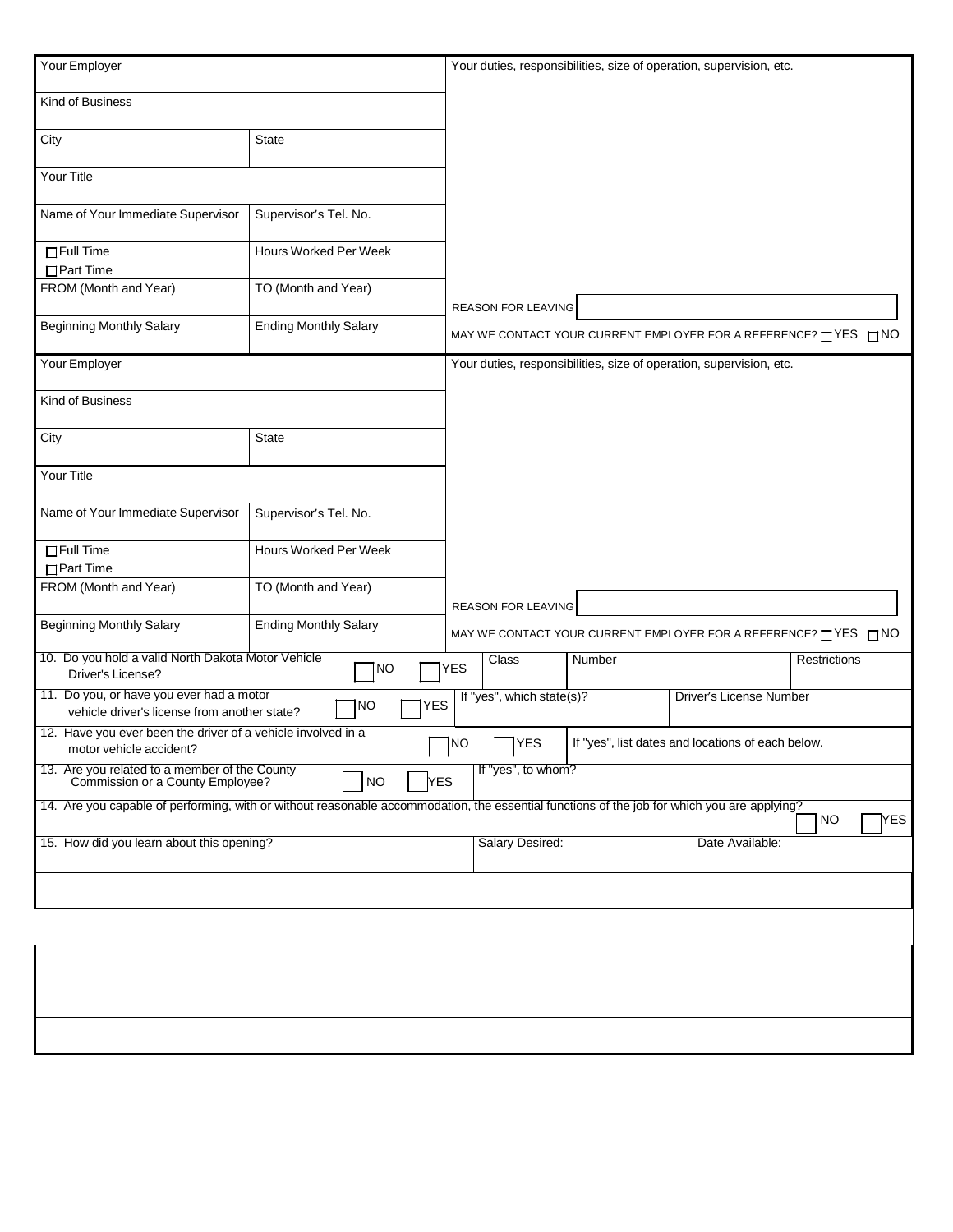| 16. Have you ever been present where controlled substances such as marijuana, amphetamines, barbiturates,<br>hallucinogenic, hashish, cocaine, opiates, etcetera, were being used?                                                                                                                                                                                                                                                                                                                                                                           | <b>NO</b> | <b>YES</b> |
|--------------------------------------------------------------------------------------------------------------------------------------------------------------------------------------------------------------------------------------------------------------------------------------------------------------------------------------------------------------------------------------------------------------------------------------------------------------------------------------------------------------------------------------------------------------|-----------|------------|
| Explain how many occasions, months and dates of last use.                                                                                                                                                                                                                                                                                                                                                                                                                                                                                                    |           |            |
| 17. Would you have any reluctance to strictly enforce any and all laws regulating the controlled substances<br>previously mentioned?                                                                                                                                                                                                                                                                                                                                                                                                                         | NO        | YES        |
| 18. Have you ever pled or been found guilty of a felony or ever been charged with a felony that was later dismissed<br>under a deferred imposition of sentence?                                                                                                                                                                                                                                                                                                                                                                                              | <b>NO</b> | <b>YES</b> |
| If yes, explain:                                                                                                                                                                                                                                                                                                                                                                                                                                                                                                                                             |           |            |
| Are you now or have you ever been a member of any organization, association, movement, group, or combination of persons which advocates the<br>19.<br>overthrow of our constitutional form of government, or which has adopted a policy of advocating or approving the commission of acts of force or<br>violence to deny other persons their rights under the Constitution of the United States or the State of North Dakota, or of seeking to alter the form of<br>government of the United States or the State of North Dakota by unconstitutional means? | NO        | YES        |
| 20. Do you have any objection to a thorough background investigation being made on you, to include copies of your<br>fingerprints being submitted to the FBI for examination?                                                                                                                                                                                                                                                                                                                                                                                | NO        | YES        |
| 20b. Have you ever had a civil judgment against you for failure to pay any bills:<br>If yes, explain:                                                                                                                                                                                                                                                                                                                                                                                                                                                        | NO        | YES        |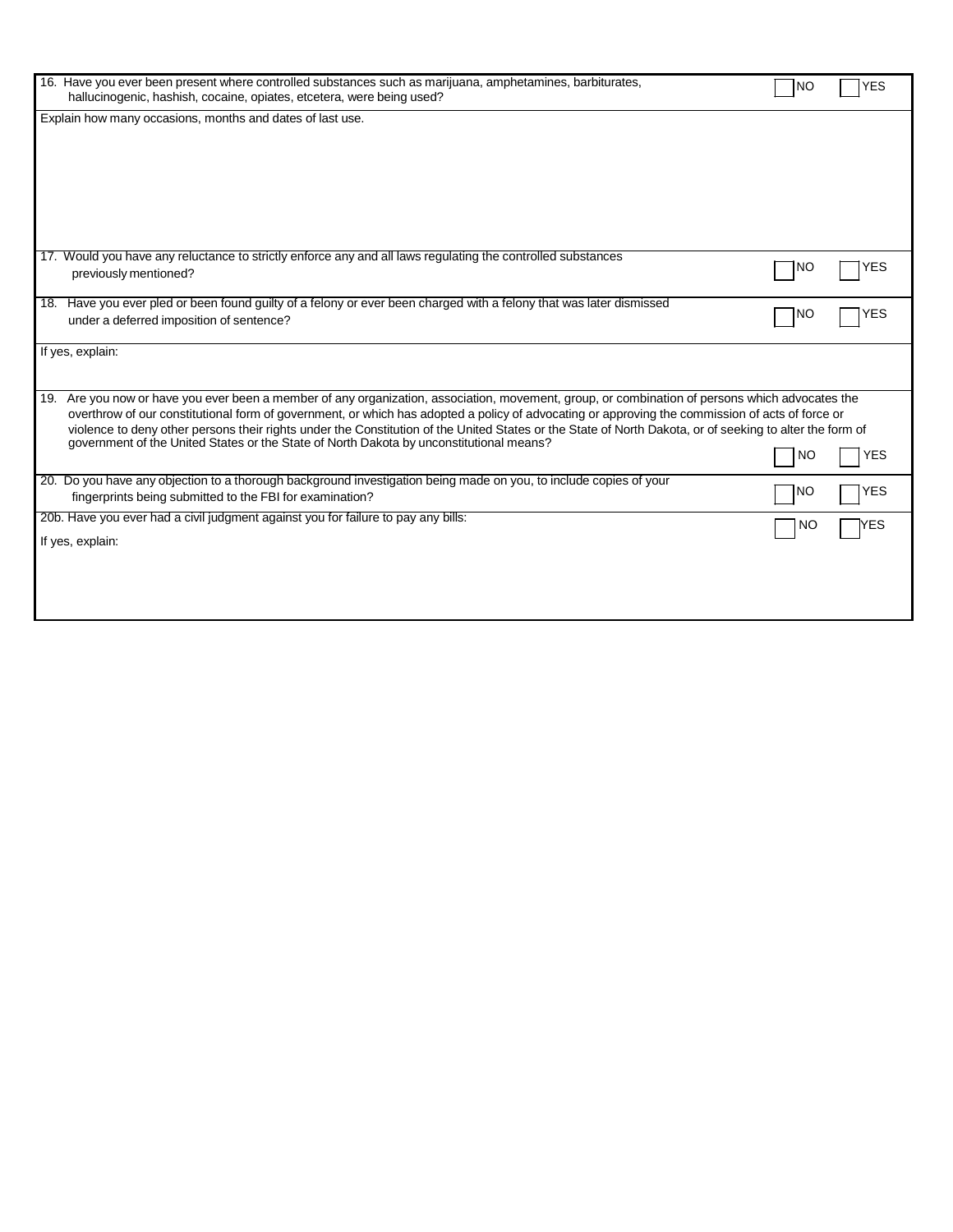## **21. CERTIFICATION AND AGREEMENT: PLEASE READ BEFORE SIGNING**

I certify that all information contained in this application and my attachments is true and complete to the best of my knowledge. I understand that any willful misrepresentation, false statement, or omission by me in the application or interview process will be cause for rejection of my application or termination of my employment. I authorize investigation of all statements made on this application and any attachments. I authorize Bottineau County to contact my reference and verify the information that is obtained. I release all persons, companies, and organizations from liability from providing or receiving such information. I further understand that this employment application and other employment related documents are not contracts of employment; and, that any oral or written statements to the contrary are hereby expressly disavowed. I hereby acknowledge that if offered a position with Bottineau County, my appointment will include a probationary period of a minimum of six months.

I certify that I will hold no person, corporation, or organization liable for giving or receiving information on the investigation.

| Signature<br>Applicant: | Date: |
|-------------------------|-------|
|                         |       |

ALL INFORMATION IS SUBJECT TO THE NORTH DAKOTA OPEN RECORDS LAW

#### **EQUAL EMPLOYMENT OPPORTUNITY STATEMENT**

The County of Bottineau does not discriminate on the basis of race, color, national origin, sex, religion, age, or disability in employment or the provision of services, and complies with the provisions of the North Dakota Human Rights Act.

## **POLICY OF NON-DISCRIMINATION ON THE BASIS OF DISABILITY**

The Bottineau County Sheriff's Department does not discriminate on the basis of disability in the admission, or access to, or treatment, or employment in, its programs or activities.

| <b>MAIL APPLICATION TO</b>               |  |
|------------------------------------------|--|
| <b>Bottineau County Sheriff's Office</b> |  |
| 314 5th St West                          |  |
| Bottineau, ND 58318                      |  |
|                                          |  |
|                                          |  |

| <b>Referral Source</b><br>Employment Agency   | Television | Poster | Newspaper | Internet |  |
|-----------------------------------------------|------------|--------|-----------|----------|--|
| <b>BCSO</b><br>Employee(s)<br>Other (Explain) |            |        |           |          |  |
|                                               |            |        |           |          |  |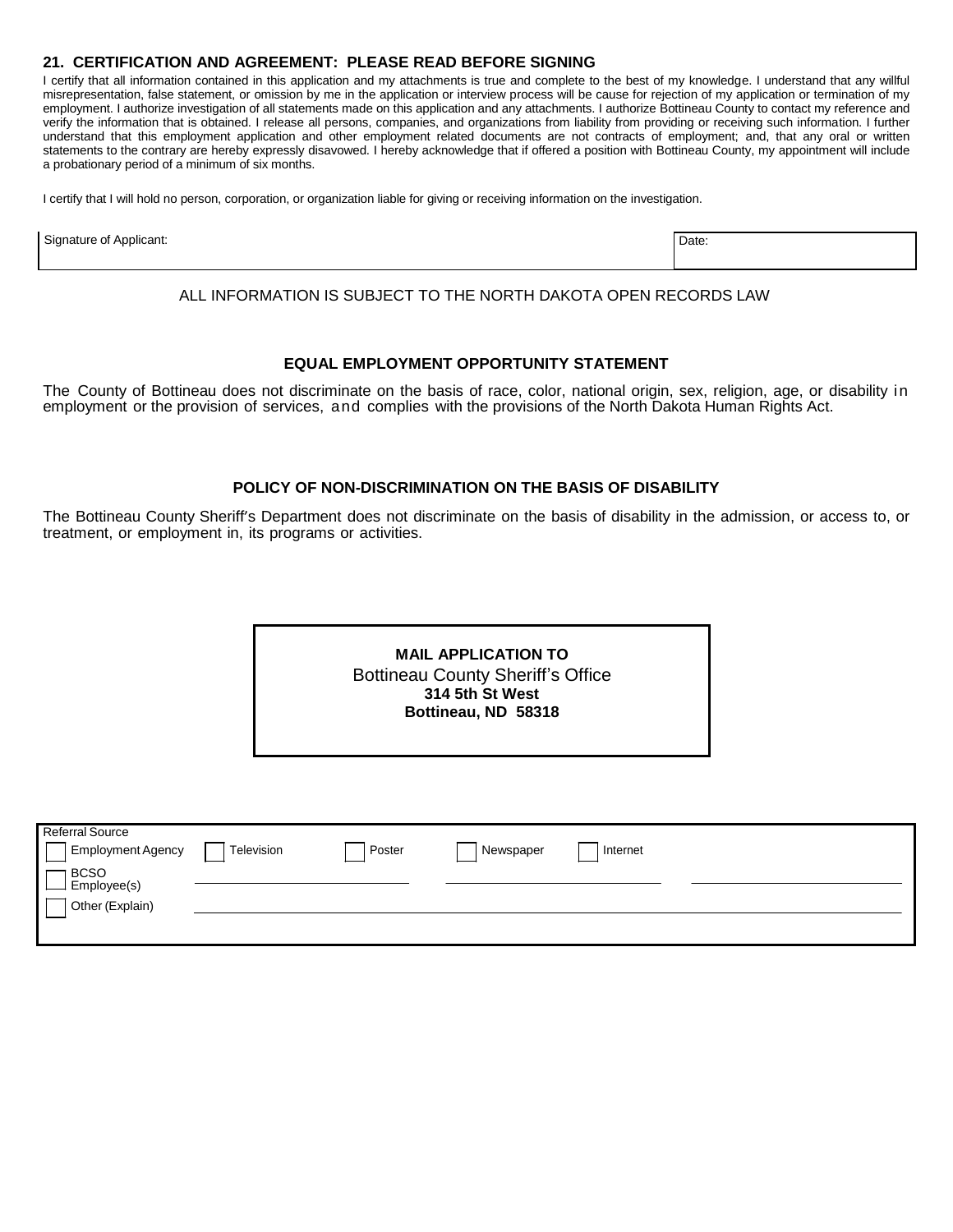# EQUAL EMPLOYMENT OPPORTUNITY FORM

We invite you to complete the enclosed Equal Employment Opportunity form and return it in a separate envelope from your application.

This information will be forwarded to our Title VI Coordinator and kept completely separate from your application. This information is used for statistical purposes only as part of our ongoing efforts to maintain Title VI compliance.

Submission of this information is completely voluntary and will be kept confidential.